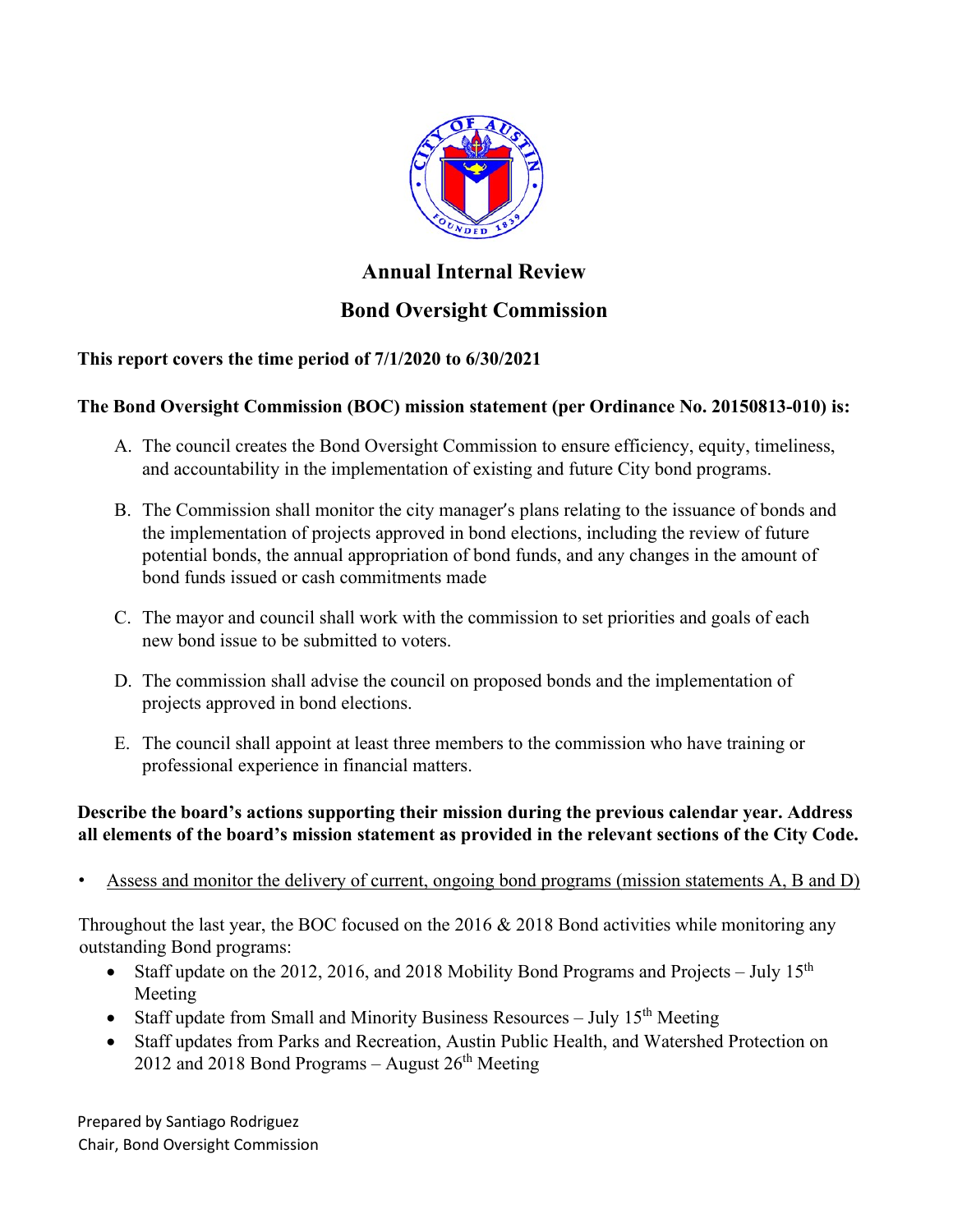- Staff update from Neighborhood Housing and Community Development about the Affordable Housing 2013 and 2018 Bond Programs – September  $16<sup>th</sup>$  Meeting
- Staff update on the Bond Oversight Commission staff briefings presentation template September  $16<sup>th</sup>$  Meeting
- Staff update from Austin Police Department, Emergency Medical Services, and Austin Fire Department about the Public Safety 2006, 2012, and 2018 Bond Programs – October  $21^{st}$ Meeting
- Staff update from the Austin Transportation Department and Public Works Department about the 2020 Mobility Bond (Proposition B) – January  $20<sup>th</sup>$  Meeting
- Staff update from the Austin Transportation Department, Corridor Program Office and Public Works Department about 2012, 2016, 2018 and 2020 Mobility Bond Programs and Projects – April  $21<sup>st</sup>$  Meeting
- Staff update from the Economic Development Department about 2006, 2012 and 2018 Cultural Facilities Bond Programs and Projects – April  $21<sup>st</sup>$  Meeting
- Staff briefing from the Public Works Department about COVID-19 impacts to capital projects – June  $16^{th}$  Meeting
- Staff briefing from the Treasury Office to provide an update regarding general obligation bond sales – June  $16<sup>th</sup>$  Meeting
- Staff briefing from the Public Works Department about capital project delivery in the City of Austin – June  $16^{th}$  Meeting

The BOC and Staff collaborated on a 2021 Meeting Schedule that aligns with:

- CIP planning activities
- Annual bond issuance
- Bond program activities
- Review the annual bond sale schedule and appropriation of bond funds (mission statement B)

On June 16, 2021 the BOC received an update on the upcoming September General Obligation Bond Sale Schedule (\$269.950 million) as well as the City's bond ratings (AAA, AAA, Aa1).

### **Determine if the board's actions throughout the year comply with the mission statement.**

All BOC actions complied with our mission statement.

### **List the board's goals and objectives for the new calendar year.**

This upcoming year, the BOC will continue to focus on:

• Unused Bond Authority - Identify unused bond authority from all prior bond programs. Learn about the reasons the bond authority is going unused and what lessons should be learned for future bond programs. Determine if there is a way for the bond authority to be used for other

Prepared by Santiago Rodriguez Chair, Bond Oversight Commission